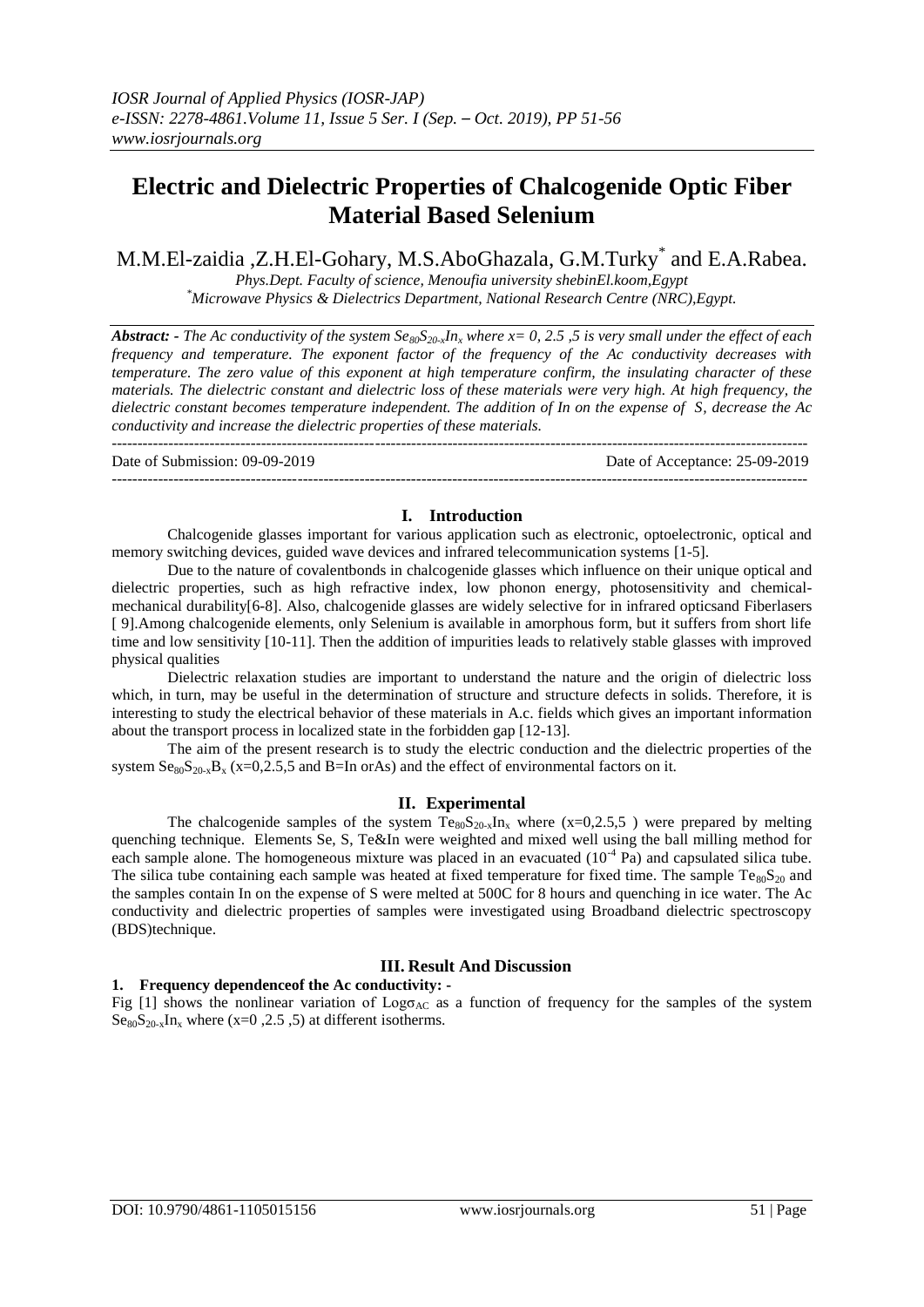

**Fig** [1] variation of log  $\sigma_{Ac}$  as a function of Log  $\omega$  at different isotherms of the system  $Se_{80}S_{20-x}In_x$  where **(x=0,2.5,5 )**

The change of the Ac conductivity is very small during the frequency range -1&8 Hz, and depends on the sample structure. For the sample  $Se_{80}S_{20}$ , the Ac conductivity was in the range -17 to -10. This range has been increases little pit as the sample isotherm increases. The addition of 2.5 or 5 at % In on the expense of S leads to decrease the Ac conductivity within the same frequency range to be in the range -13 to -5 for the sample  $Ses_0S_{17}$  5 In<sub>2</sub> 5and  $Ses_0S_{15}$  In<sub>5</sub>.

Fig [2] shows the exponent factor (S) decrease as the temperature increases. This may mean that, at very high temperature, the value of the exponent S reachs zero. This will reduced the formula  $\sigma = A\omega^S$  to be  $\sigma$ = A. Under this conduction, the electric conduction through the given samples becomes minimum and constant. This indicate that the given material is insulating one and can be used as an optic fiber cable, saving light energy the environment.



**Fig [2]** The exponent factor S as a function of temperature T of the system  $Se_{80}S_{20-x}In_x$  where (x=0,2.5,5).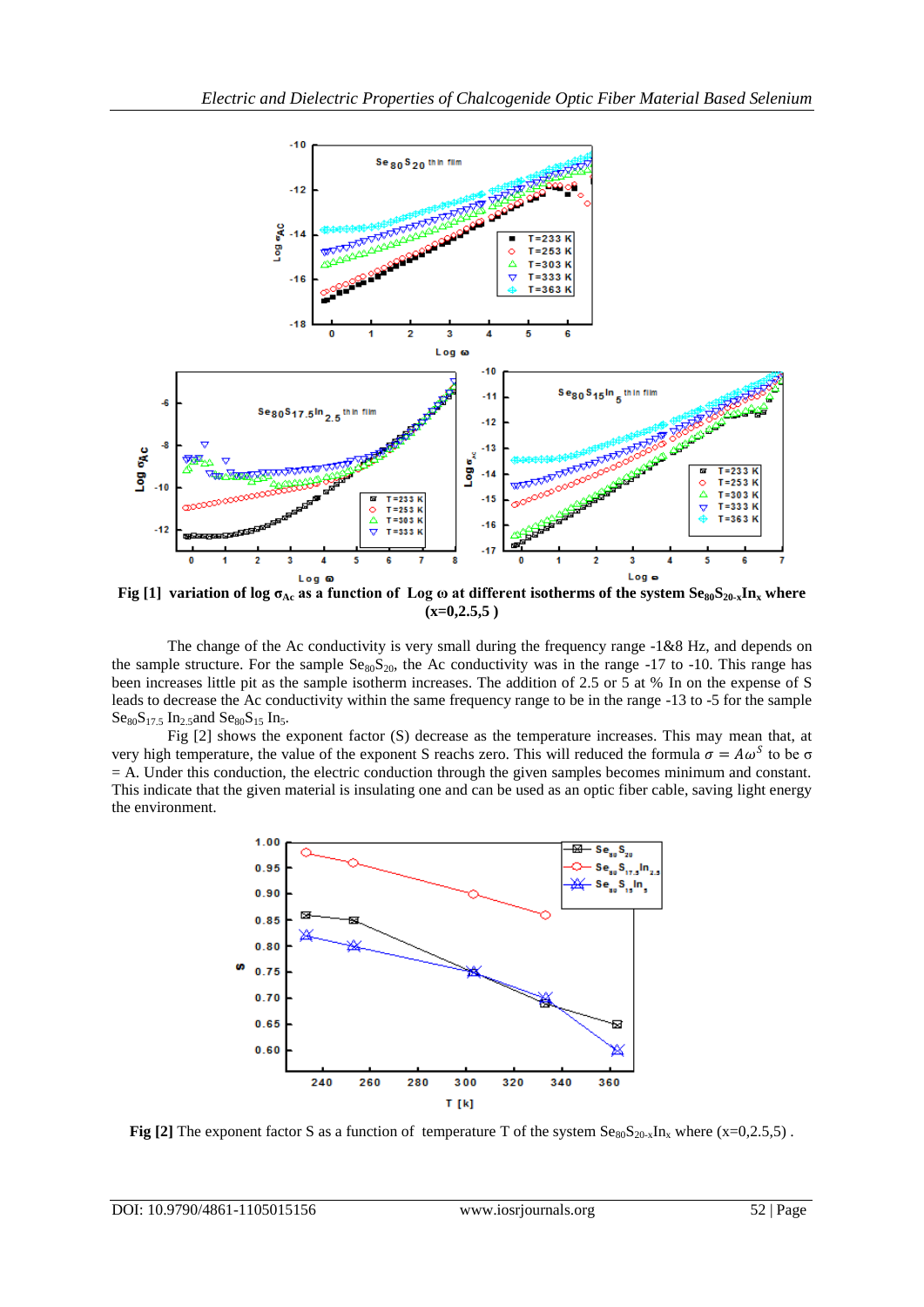### **2. The temperature depends of Ac conductivity: -**

Fig [3] shows the variation of Ln  $\sigma_{Ac}$  as a function of temperature at different constant frequencies for the system  ${\rm Se}_{80}S_{20-x}In_x$  where (x=0,2.5 &5).



**Fig [3]** variation of Ln  $\sigma$ Ac as a function 1000/T at different constant frequency of the system  $\text{Se}_{80}\text{S}_{20-x}\text{In}_x$ where  $(x=0, 2.5, 5)$ 

This behavior confirms the dependence of the conduction mechanism on the temperature range. At low temperature range, the electric conduction may be due to the charge carriers hopping between localized states. As the temperature increase more than 300K, the electric conduction becomes due to the charge carrier transition between states.

### **3. Frequency dependence of the dielectric constant and dielectric losses: -**

Fig [4&5] shows the frequency dependence of dielectric constant and dielectric losses at different isotherms for the samples of the system  $Se_{80}S_{20-x}ln_x$  where (x=0,2.5,5).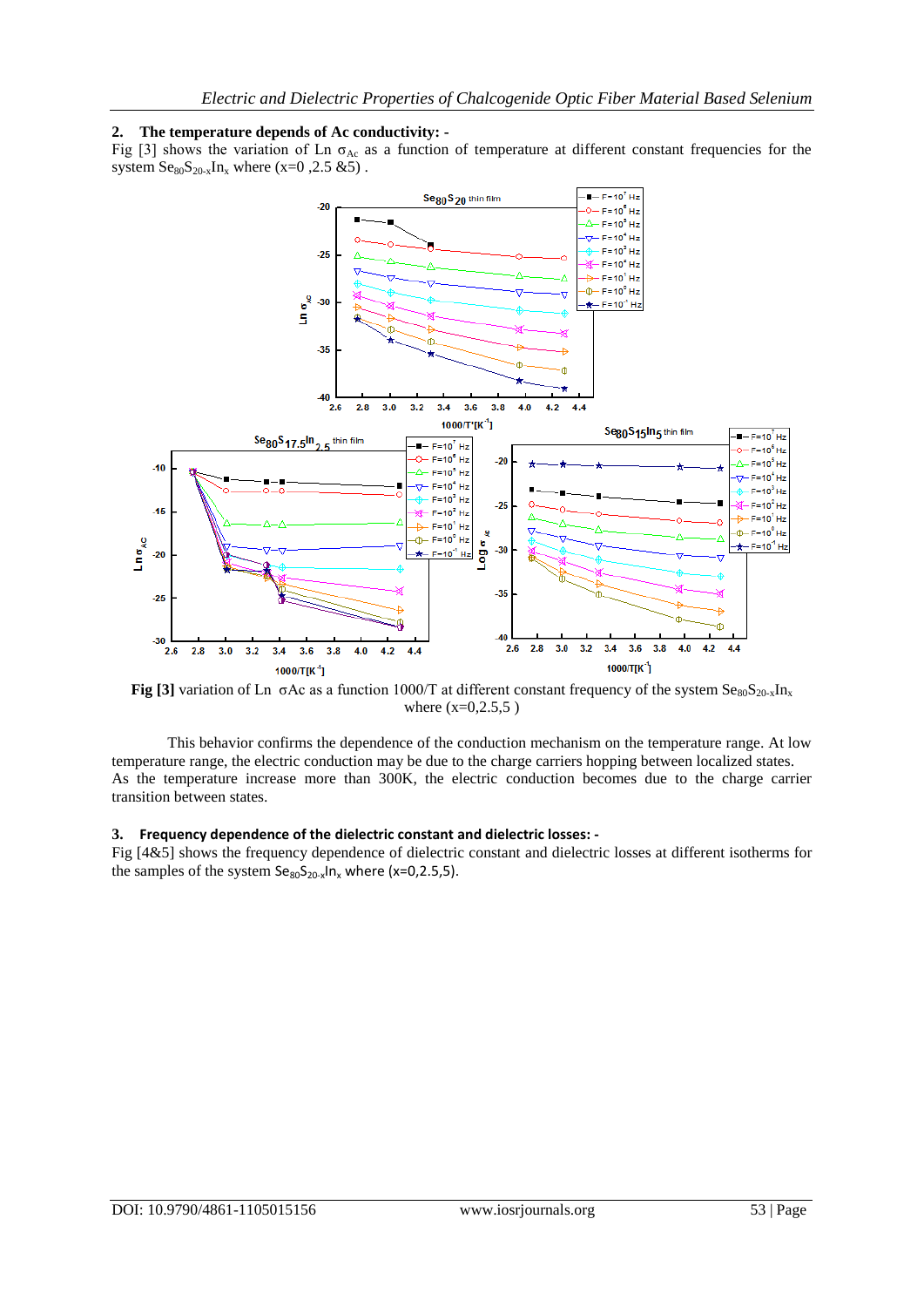

**Fig [4]** show the variation of dielectric constant ( $\varepsilon$ ) as a function frequency for the system  $\text{Se}_{80}\text{S}_{20-x}\text{In}_x$  where  $(x=0, 2.5, 5)$ .



Fig [5] Variation of dielectric losses ( $\varepsilon$ ") as a function frequency at different isotherms for the system Se<sub>80</sub>S<sub>20</sub>. x In<sup>x</sup> where (x=0 ,2.5 ,5).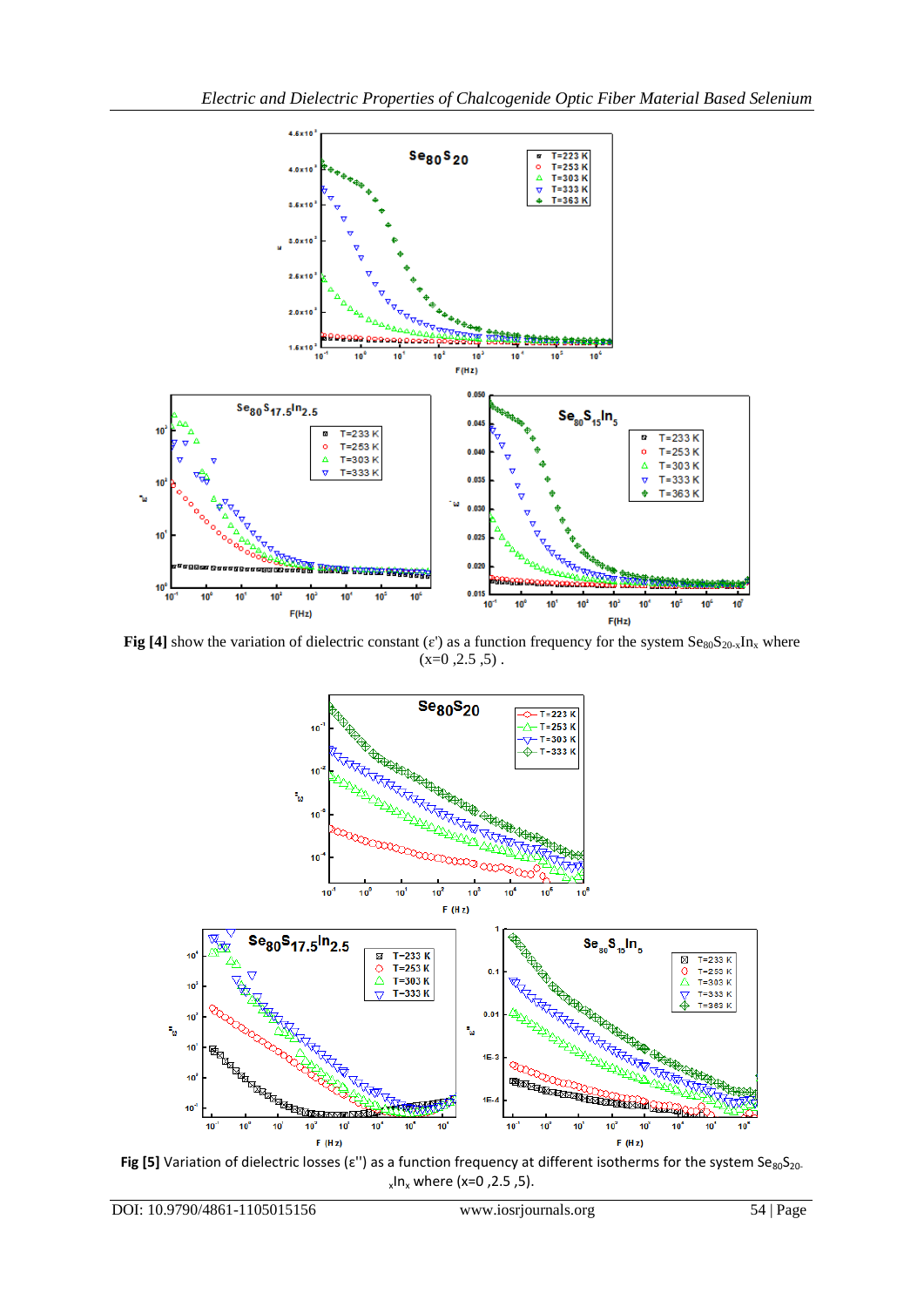It's clear that the values of the dielectric constant and dielectric losses were high at low frequency range and decreases as frequency increases. The values of the dielectric constant and that of the dielectric losses for the sample  $S_{80}S_{20}$  at low frequency range (0.1 -1 Hz) were in the range 0.0015-0.04 and 0.0004-0.1 respectively.

The addition of 2.5 or 5 at %. In on the expense of S keep this behavior as it is, and increase the values of the dielectric constant as well as the values of dielectric losses

#### **4. Temperature dependence of the dielectric constant ɛ' and dielectric losses :-**

Fig [6&7] shows the variation of dielectric constant and the dielectric losses as a function of temperature at different constant frequencies for the system  $Se_{80}S_{20-x}In_x$  where (x=0,2.5,5).



**Fig [6]** Variation of dielectric constant ( $\varepsilon$ ) as a function temperature at different frequency for the system  $Se_{80}S_{20-x}In_x$  where (x=0,2.5,5).



**Fig [7]** Variation of dielectric loss (ɛ'') on temperature at different frequency applied for Se80S20 sample.

It's clear that, the dielectric constant increases as a function of temperature at low frequencies values. At constant high frequency values, the dielectric constant becomes insensitive to temperature and may be temperature independent. The addition 5 at % In on the expense of S, keep this behavior qualitative and quantitative at it is.

Also, the dielectric losses increase with temperature for all samples. The dielectric losses of the sample Se<sub>80</sub>S<sub>20</sub> was in the range 0.0004 to 0.1 depending on the constant frequency value. The addition of 5 at % In on the expense of S confirm these results qualitative and quantitative.

#### **IV. Conclusion**

- [1]. The Ac conductivity of the system  $S_{80}S_{20-x}In_x$  where (x=0,2.5, 5) was very small under the effect of frequency and under the effect of temperature.
- [2]. The exponent factor S of the relation  $\sigma = A\omega^s$  was decreased as temperature increases, and can be reach zero value at very high temperature.
- [3]. The zero value of the exponent factor keep the electric conduction constant at minimum value.
- [4]. The dielectric constant and dielectric losses was high and the actual value depending on the sample structure.
- [5]. At high frequency, the dielectric propertiesbecomes temperature independent.